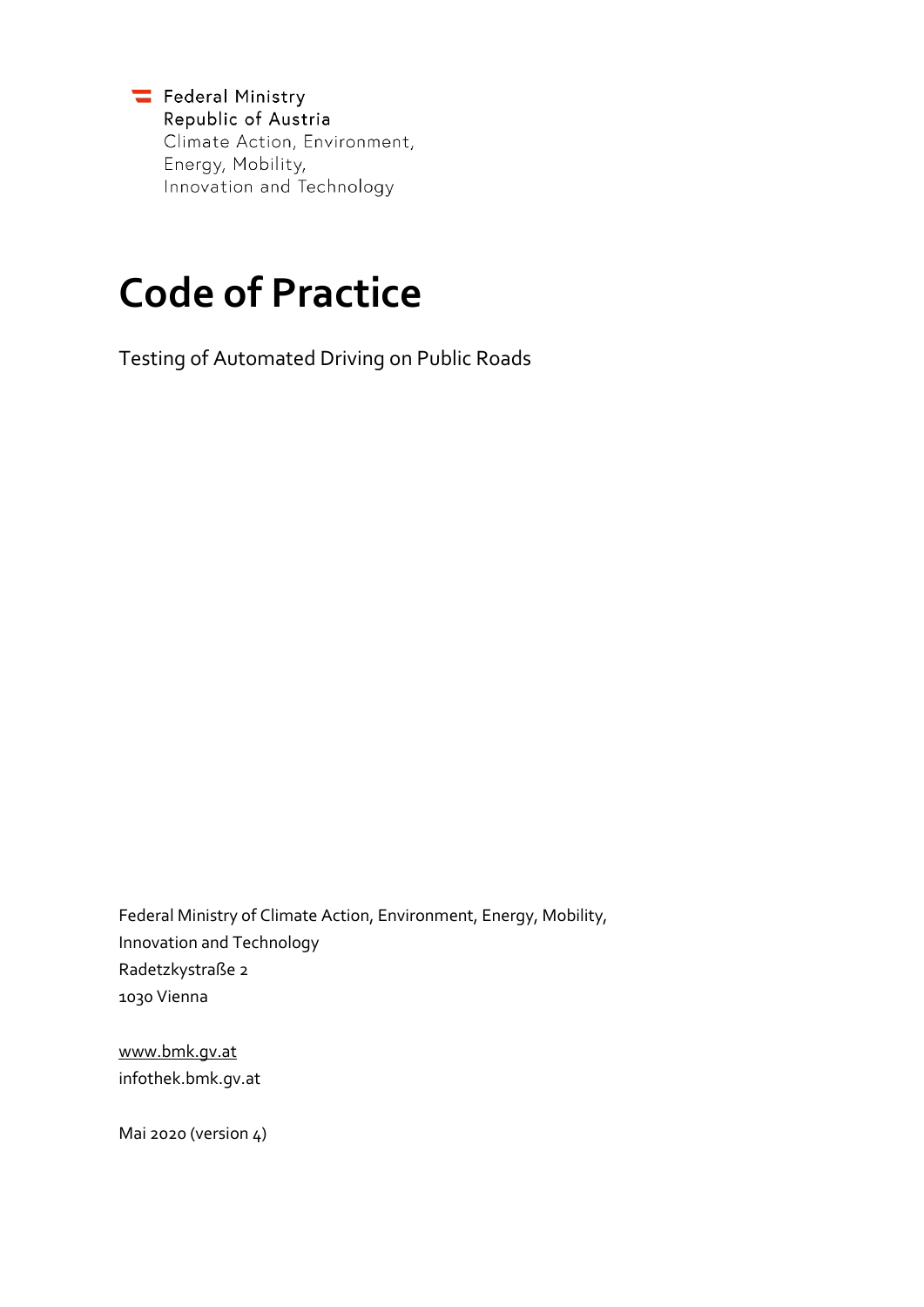# **Table of Content**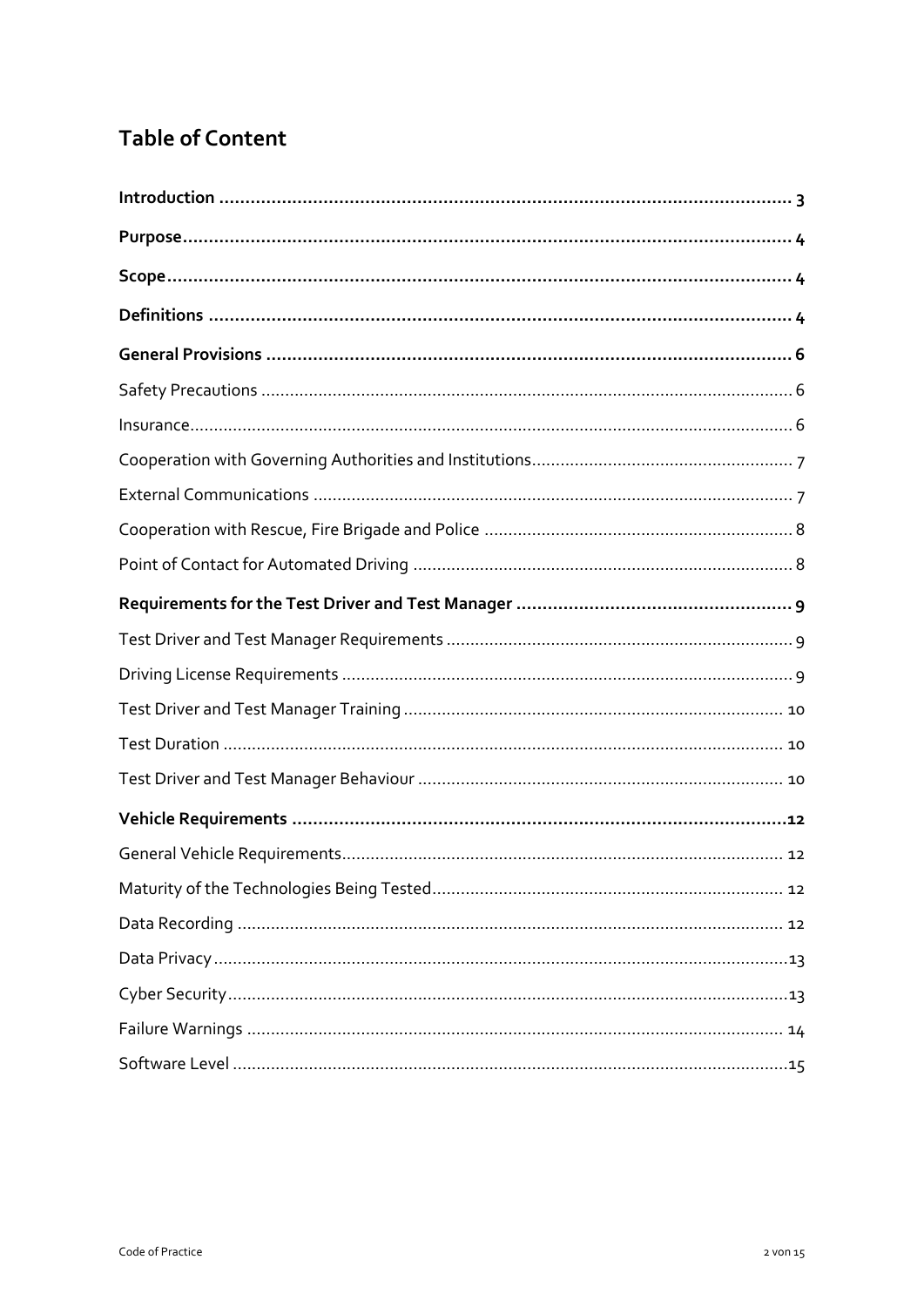# <span id="page-2-0"></span>**Introduction**

The Austrian Federal Ministry of Climate Action, Environment, Energy, Mobility, Innovation and Technology (BMK) supports tests of automated driving on public roads. The necessary legal basis for these kinds of tests has been created (KFG, AutomatFahrV) whereby further adaptations are expected. However, the general Austrian road traffic regulations (StVO 1960) must be followed at any case.

This document is designed to support and provide clarity to vehicle manufacturers and testing organizations on their path from system development to mass production. The following guidelines establish a framework and define the measures to be taken to ensure safety during tests on public roads.

The guidelines presented in this Code of Practice are not legally binding but are rather intended to promote responsible testing. These guidelines of the Code of Practice serve as a supplementary guide to testing organizations in addition to all appropriate statutory provisions, official procedures and other requirements. In all cases, adherence to the Code of Practice guidelines does not exempt the responsible parties from any liability.

Vehicle manufacturers must ensure that automated vehicle technologies have been developed and tested extensively before they go into mass production. The initial tests must take place on private test grounds and tracks. At a minimum these tests must demonstrate and ensure that a test driver or test manager can take manual control of the vehicle from the automated driving mode in order to ensure the necessary safety during testing.

Once the reliability of the systems has been proven in tests on private grounds, further testing on public roads will be necessary to test situations that may arise in real world conditions. However, testing on public roads can only be performed if the testing has been designed to minimise any associated risks or if it is mandatory for answering the research question, because only tests on public roads can fulfil these.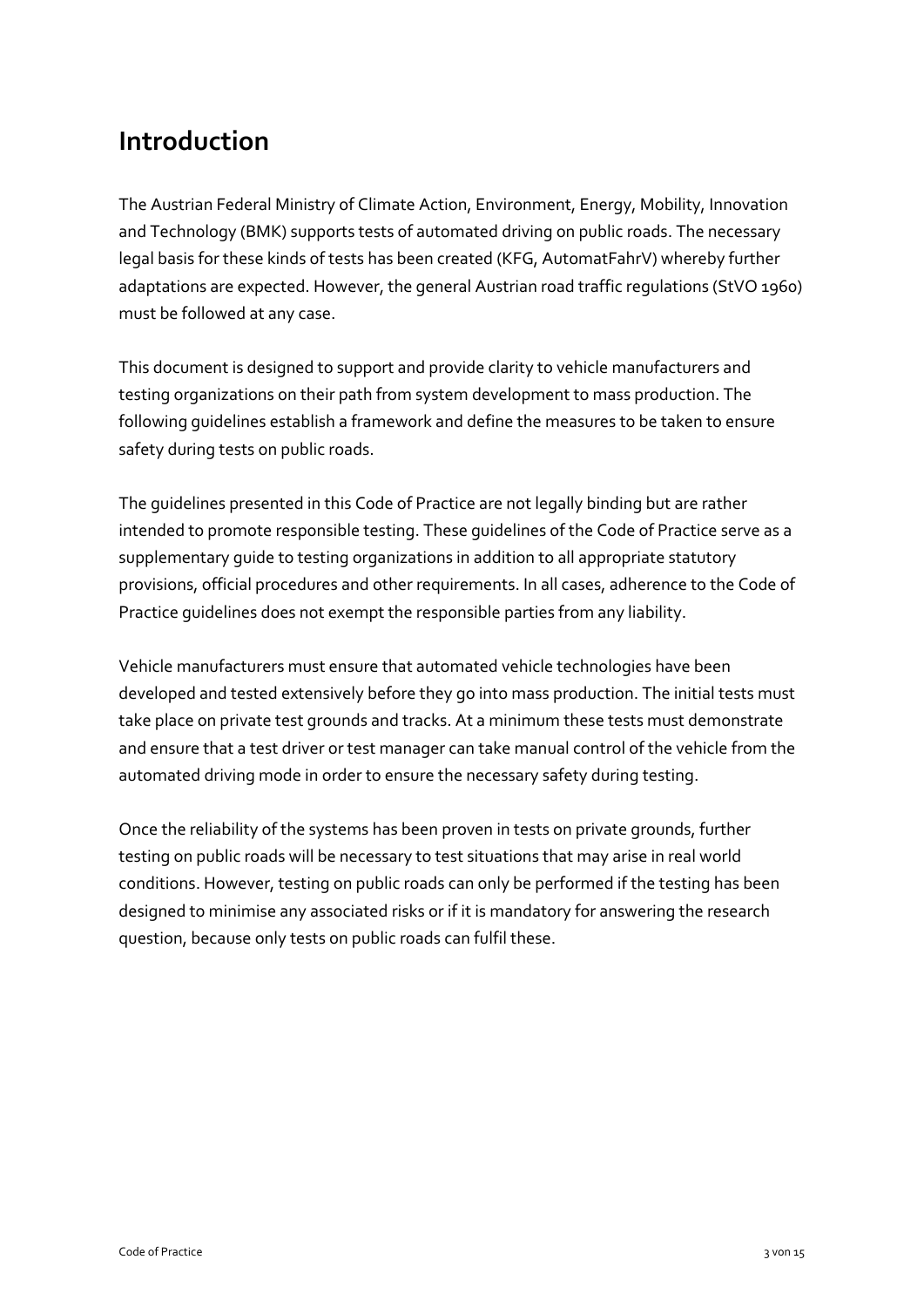# <span id="page-3-0"></span>**Purpose**

This Code of Practice contains rules for testing automated vehicles of all degrees of automation on roads with public traffic. These rules are intended to ensure safety and minimise potential risks.

Through careful testing it will be possible to develop automated vehicles that will, in the future, demonstrate exemplary driving characteristics in real road traffic and thereby help improve safety for all road users.

# <span id="page-3-1"></span>**Scope**

This Code of Practice is to be used when testing:

- Automated motor vehicles.
- In the presence of a test driver who can intervene at any time to take control of the motor vehicle.
- On roads with public traffic.

This Code of Practice does not apply to tests:

On private test grounds or tracks.

# <span id="page-3-2"></span>**Definitions**

**Motor vehicle:** A vehicle intended for use on roads or operated on roads, which is powered by mechanical energy and is not bound to tracks, even if its power is taken from overhead transmission lines.

**Automation degree:** Describes the different stages of automated driving (see figure).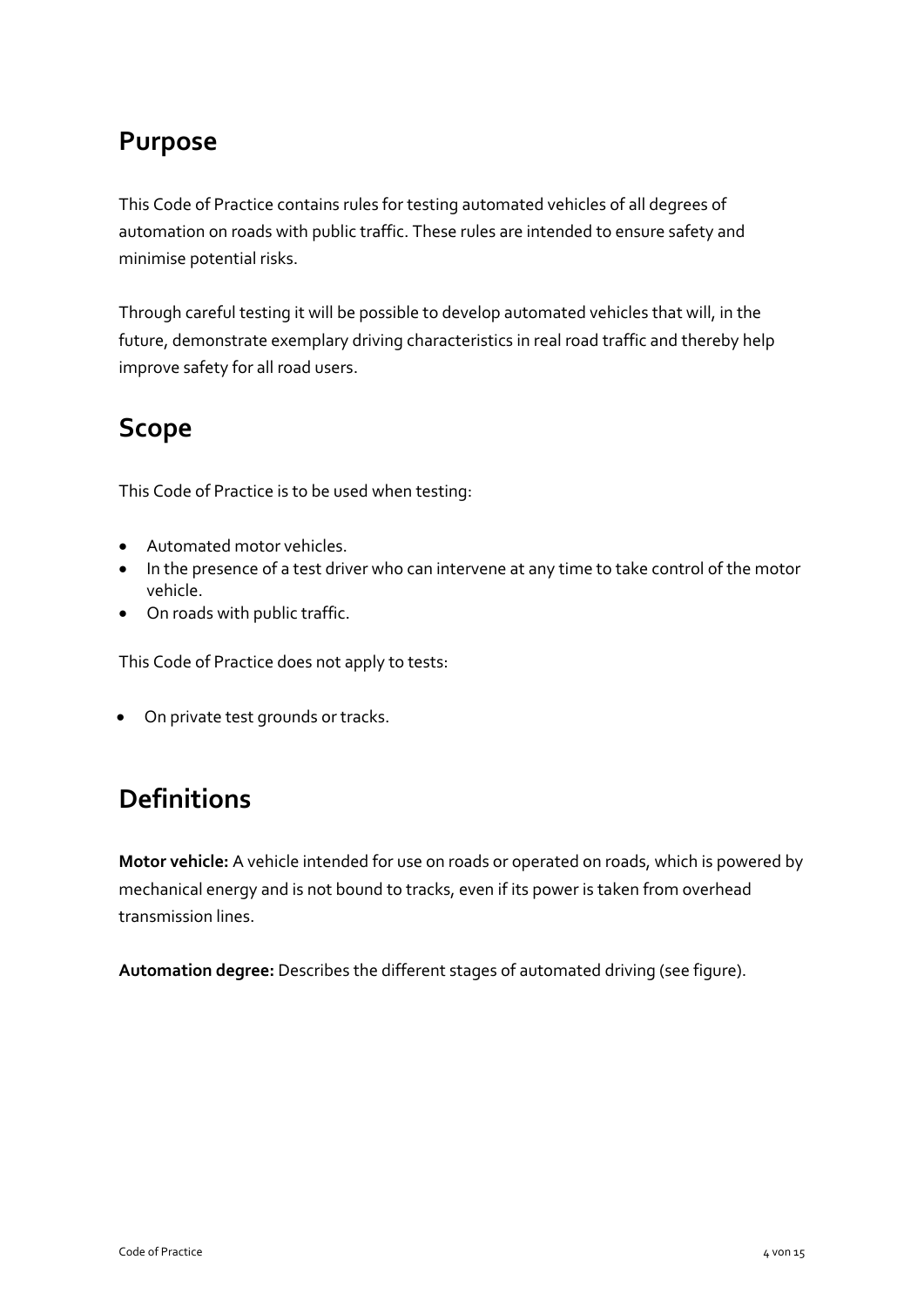

\* Use cases refer to road types, speed ranges, and environmental conditions

**Road with public traffic:** A physical space intended for use by pedestrian or vehicle traffic, including buildings used to serve this traffic, which may be used by everyone under the same conditions.

**Test driver:** The person in the motor vehicle who can manually influence the speed and driving direction of the vehicle during the entire test operation.

**Test manager:** The person who is responsible for the test and who is not in the vehicle during the test. The person can override the automated system in the vehicle at any time.

**Test operator:** Any person, company or institution on whose behalf the test is carried out on public roads using automated vehicles, or who carries out the test itself.

**Test assistant(s):** The person or group of persons who support the test driver and/or the test manager during test execution. By way of example, these persons may completely or partially monitor digital display data from the vehicle, the system or public traffic conditions.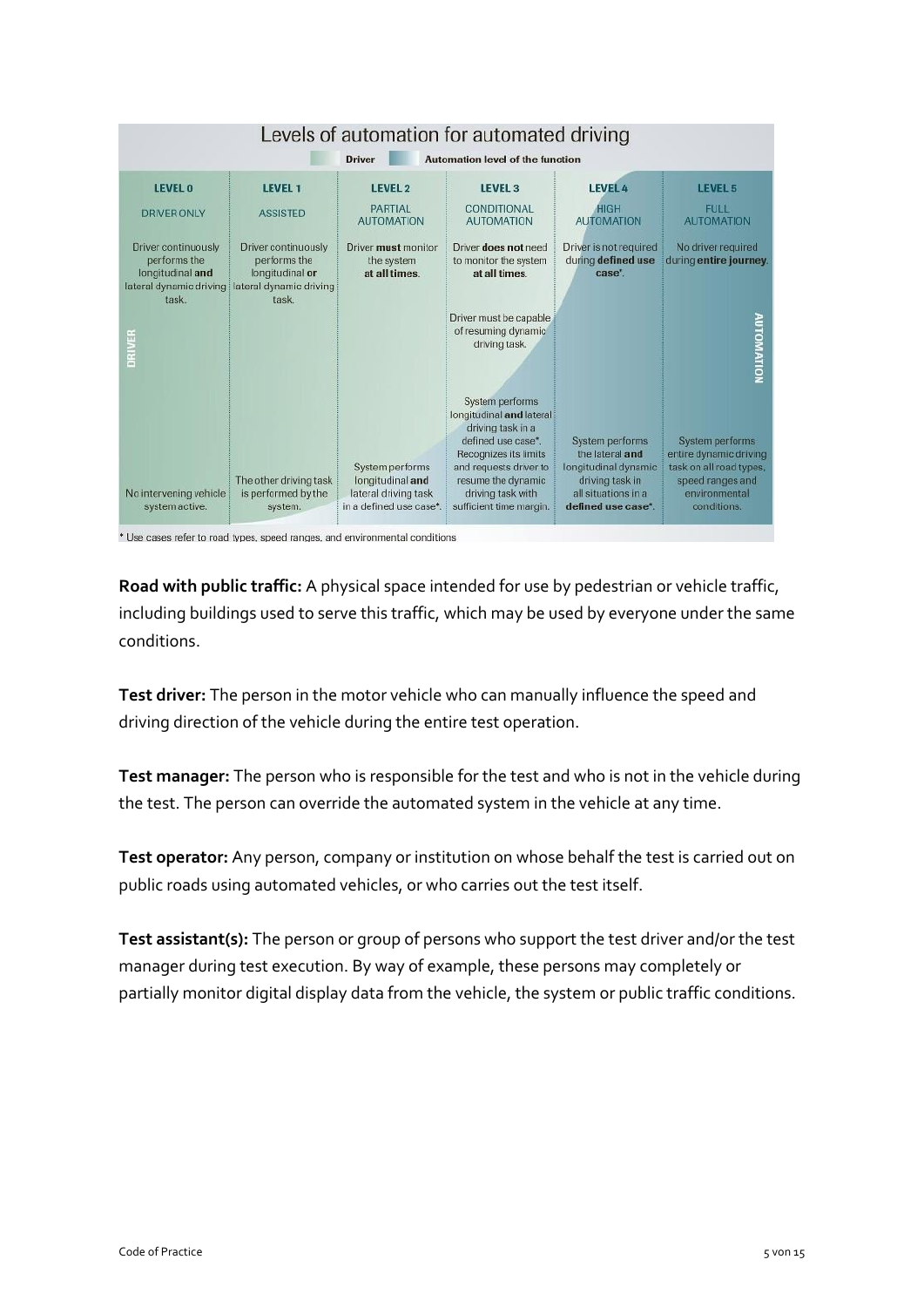# <span id="page-5-0"></span>**General Provisions**

### <span id="page-5-1"></span>**Safety Precautions**

The test operator is always fully responsible for the safe testing of automated motor vehicles on roads with public traffic. Simply observing the rules included in this Code of Practice is not considered sufficient to ensure safe testing.

In every case, all tests must fully comply with all existing international, European, federal and state regulations, regulations and directives regarding road traffic, and in particular police and motor vehicle regulations unless an exemption has been granted by means of a certificate within the Regulation on automated driving (AutomatFAhrV)<sup>1</sup>. In addition, all other reasonable and necessary measures must be taken to ensure the test can be safely completed and to minimise any existing and potential safety risks.

The test operator must ensure, prior to testing automated vehicles on roads with public traffic, that:

- Test managers and test drivers have a valid driving license for the vehicle to be tested.
- Test managers and test drivers have sufficient training with the system(s) to be tested.
- A risk analysis of the planned tests has been completed and appropriate risk-reducing measures have been implemented on the basis of the risk analysis. Possible harmful effects of the test on other road users have been evaluated and all appropriate measures have been implemented to avoid such effects.

#### <span id="page-5-2"></span>**Insurance**

The statutory compulsory insurance requirements for operation of vehicles on public roads also apply to the testing of automated motor vehicles on roads with public traffic. Therefore, liability insurance must be in place during the test. Test operators should consider voluntarily increasing insurance coverage above the legally required minimums to fully cover any possible test risks. All other necessary (legally-required) insurance policies must also be in force before the test.

<u>.</u>

<sup>&</sup>lt;sup>1</sup> Regulation by the Federal Ministry of Transport, Innovation and Technology on the framework for automated driving (Automatisiertes Fahren Verordnung – AutomatFahrV), BGBI. II Nr. [66/2019](https://www.ris.bka.gv.at/eli/bgbl/II/2019/66)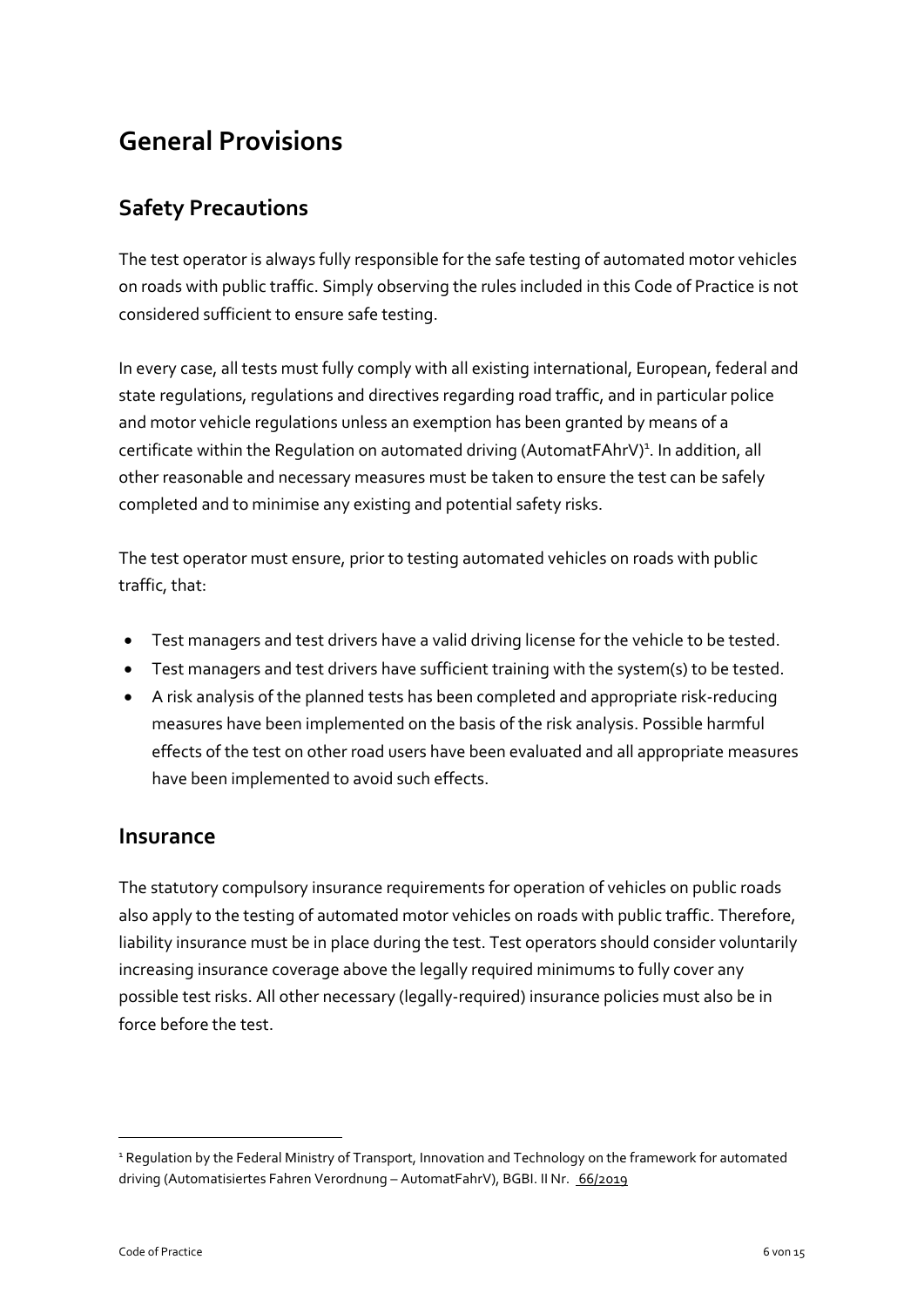### <span id="page-6-0"></span>**Cooperation with Governing Authorities and Institutions**

For all test drives the responsible head of the provincial government must be informed in advance in writing about all planned tests, in which specific applications, on which roads, in which periods and with which vehicles are to be tested.

This mainly relates to tests on the low-ranking road network – here the provincial government authorities need to be informed one month before the beginning of the test drives the latest about which specific applications, on which roads, in which period and with which vehicles are to be tested. The respective provincial government authority then has the opportunity to raise concerns within one month after receiving this information.

If a test scenario requires certain infrastructure or testing conditions (e.g. specific traffic light circuits) it is important to coordinate with the relevant authorities (ASFINAG, municipalities, etc.) at an early stage and to get their approval.

Please find the respective contact address directly on the application form.

#### <span id="page-6-1"></span>**External Communications**

Test operators should create a communication strategy that:

- Informs the public about the potential benefits of automated motor vehicles.
- Provides general information about scheduled tests.
- Provides information about the impact of tests on other road users and information on measures being taken to mitigate these impacts.
- Addresses the particular concerns of local roadway users. Special attention should be given to vulnerable groups such as people with disabilities, cyclists, motorcyclists, children and horseback riders.

The information and education campaign should serve more than simply the test operators. The test operators should make information materials available upon request to local groups and authorities in the interest of a proactive information policy. Since many of these organisations do not have the ability to independently prepare information about automated and networked vehicles, the provision of information brochures and educational materials can be especially helpful in publicising the potential for automated and networked vehicles.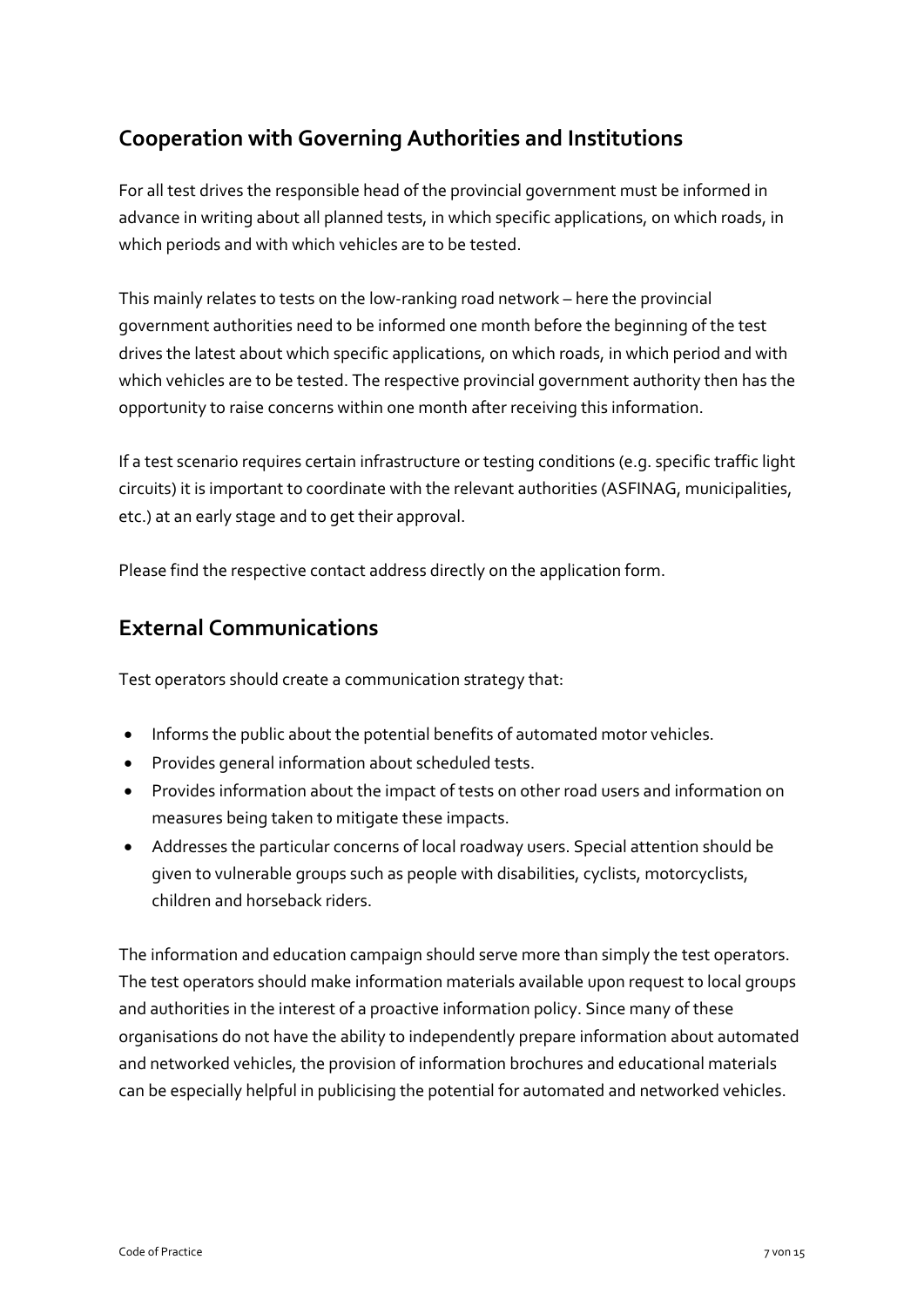### <span id="page-7-0"></span>**Cooperation with Rescue, Fire Brigade and Police**

It is highly recommended that test operators inform and cooperate with all appropriate local rescue, fire brigade and police services in connection with carrying out tests. Test operators should provide all relevant technical information on the characteristics of the systems being tested to rescue organisations and fire brigades so they can prepare adequately for all possible incidents. The test vehicle's license plate number shall be made available to the local police well before starting the test.

The application form for testing automated vehicles shall be sent to the Contact Point Automated Mobility.

#### <span id="page-7-1"></span>**Contact Point Automated Mobility**

The Contact Point Automated Mobility has been established at AustriaTech GmbH. The Contact Point is the official contact person for questions about automated driving in Austria and supports the Federal Ministry of Climate Action, Environment, Energy, Mobility, Innovation and Technology (BMK) in the process of developing legal regulations in accordance with the Motor Vehicles Act. As part of this support function, the Contact Point provides potential test operators a template for proposing test scenarios which are subject to specific regulations.

The test operator must provide the following information to the Point of Contact, before beginning any testing of automated motor vehicles on roads with public traffic:

- What is being tested?
- Where is the test taking place?
- When is the test taking place?

The Contact Point can be reached at[: automatisierung@austriatech.at.](mailto:automatisierung@austriatech.at)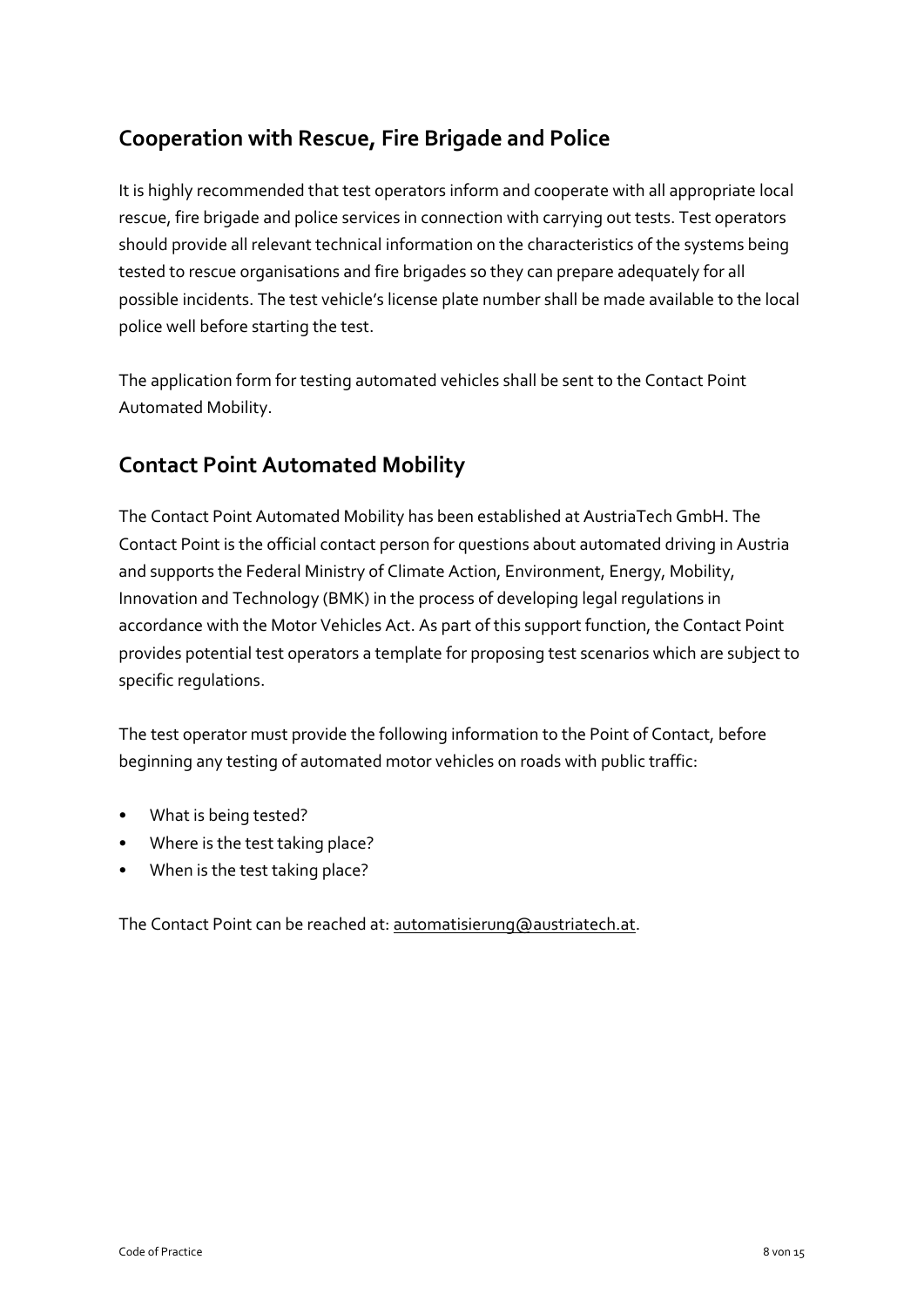# <span id="page-8-0"></span>**Requirements for the Test Driver and the Test Manager**

#### <span id="page-8-1"></span>**Test Driver and Test Manager Requirements**

The test driver or test manager must monitor the test vehicle at all times during the testing of automated motor vehicles on roads with public traffic. The test manager or the test driver must be able to override the automated systems at all times and whenever necessary.

The test manager and the test driver are always responsible for the safety of the test implementation, irrespective of whether the test vehicle is in manual or automated mode. The test manager and the test driver must have sufficient knowledge of the system being tested. The test manager and the test driver must be able to properly assess the systems' performance and limitations in order to recognize the need for intervention and/or taking over manual control of the test vehicle.

The test manager and the test driver shall be empowered by the test operator to exercise their respective roles and related rights and obligations. The test operator is responsible for providing adequate risk and process management. In addition, test operators must provide an appropriate training program for test managers and test drivers, and ensure that both the test manager and the test driver have a valid driving license for the vehicle to be tested.

The test operator must be aware that the provisions of the 1967 Motor Vehicle Act apply to test vehicles, with exception of those issued on the basis of the AutomatFahrV for an individual case by means of a certificate. Similarly, the regulations of the 1960 road traffic regulations apply to tests taking place on roads with public traffic. In any case, the vehicle must have an emergency device for deactivating or overriding the system in case of a critical situation.

### <span id="page-8-2"></span>**Driving License Requirements**

The test driver must possess a valid driving license for the vehicle being tested if the test is carried out on roads with public traffic. This requirement also applies when testing the fully automated system. In addition, the test driver should have several years of driving experience with the type of vehicle being tested (car, shuttle, truck, etc.) and should be trained for the respective test case.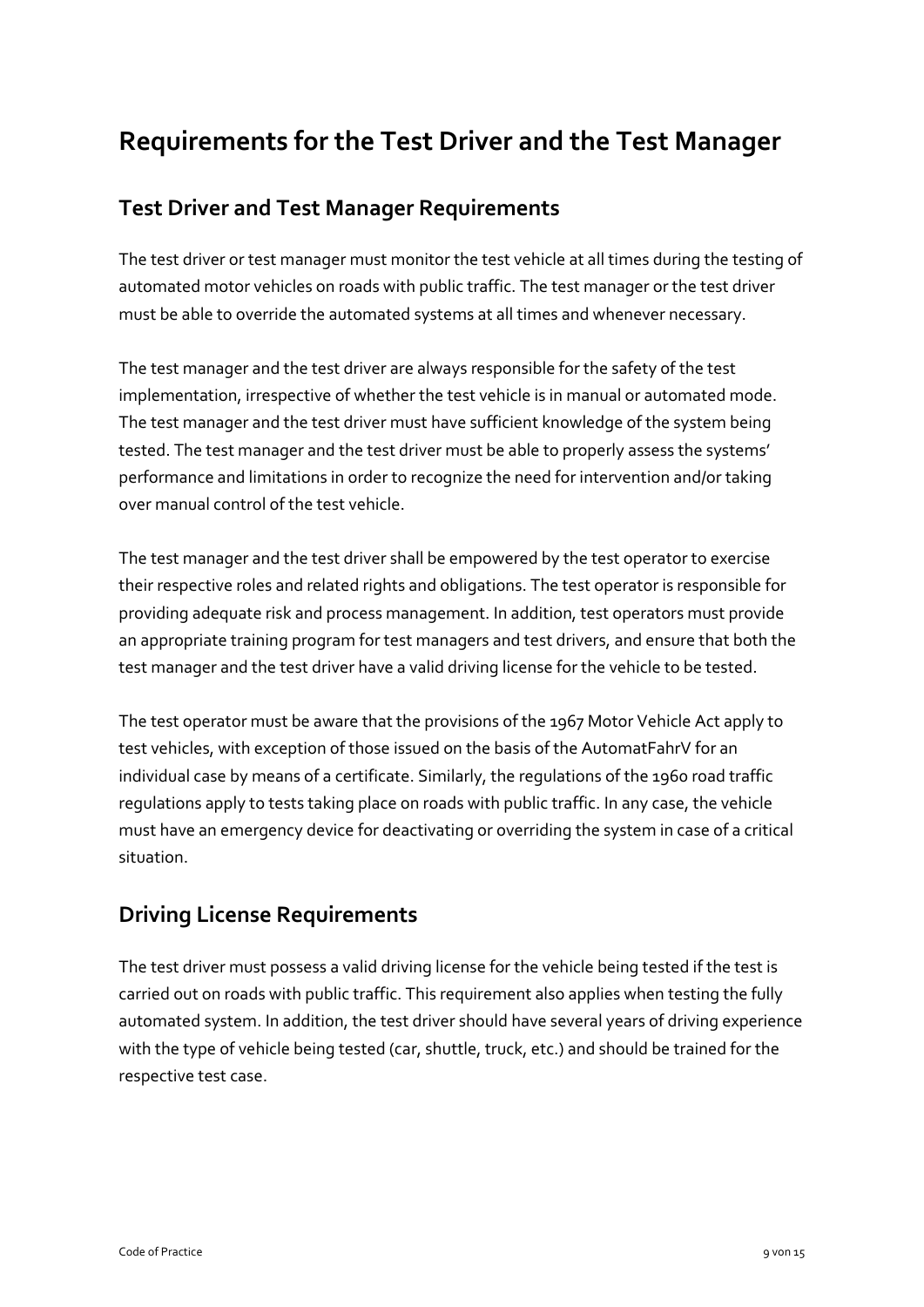Test operators should not consider persons as test drivers or test managers whose driving history shows an increased risk profile or whose driving behaviour could be considered as having higher than average risk.

#### <span id="page-9-0"></span>**Test Driver and Test Manager Training**

Test drivers and test managers need a higher level of knowledge and skills beyond those of normal drivers. For example, they must fully understand the performance and limits of the systems being tested and of the vehicle being tested so they are able to assess these qualities during the test, and to intervene and/or terminate the test in a timely manner, if necessary. It is preferable to acquire this knowledge through extensive experience with tests performed on private test tracks or sites.

The test operators are responsible for developing appropriate processes and procedures to ensure that their test drivers and test managers have received the necessary training and have sufficient competences to safely perform the testing.

Training must also cover all potentially dangerous situations in which the test driver or test manager may need to intervene and/or terminate the test. The specific steps for taking over manual control of the vehicle must be part of this training. The test driver and the test manager must, without exception, know every single step of taking over the control from the automated system.

### <span id="page-9-1"></span>**Test Duration**

The test driver and test manager must have the ability to pay sufficient attention to enable them to intervene at all times by taking over manual control of the vehicle in all critical situations during the entire test period.

Test operators are responsible for ensuring that test drivers and test managers are always fully alert during the test. In order to avoid fatigue and gaps in alertness, the test operator should set maximum periods for test drivers and test managers to work during test days, and also specify the maximum total duration for a test period.

#### <span id="page-9-2"></span>**Test Driver and Test Manager Behaviour**

Test operators should define clear behavioural rules for test drivers and test managers, and ensure that these rules are observed.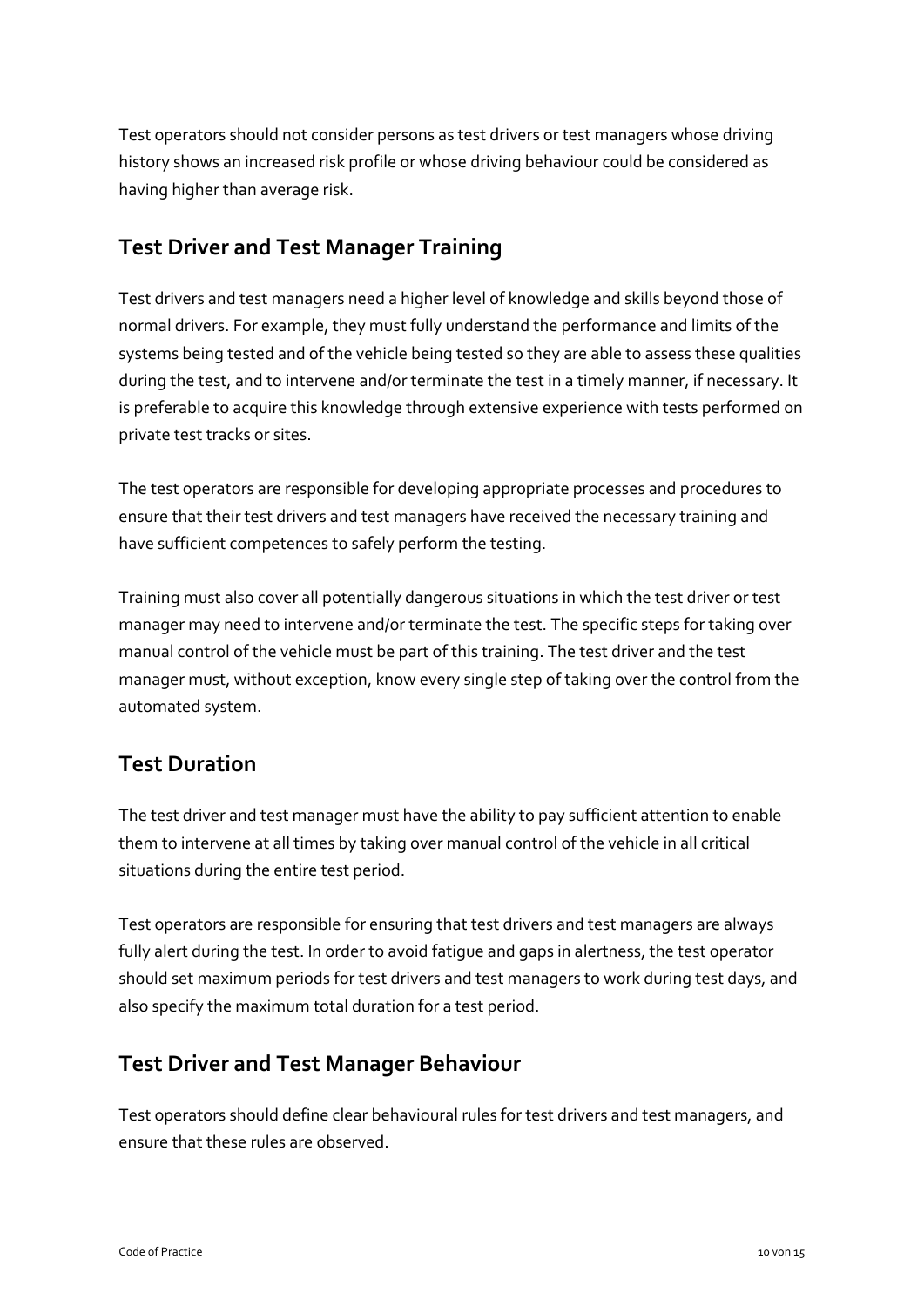The rules of conduct should in all cases include a strict ban on alcohol consumption with a blood level ceiling of 0.0 ‰, which goes beyond legal provisions. The behavioural rules should be designed to preserve the flawless judgment ability and avoid any impairment of test drivers and test managers.

Test drivers and test managers should be aware of their impacts on other road users during the test and should operate the vehicle as appropriate for normal driving situations (e.g., look in the appropriate driving direction).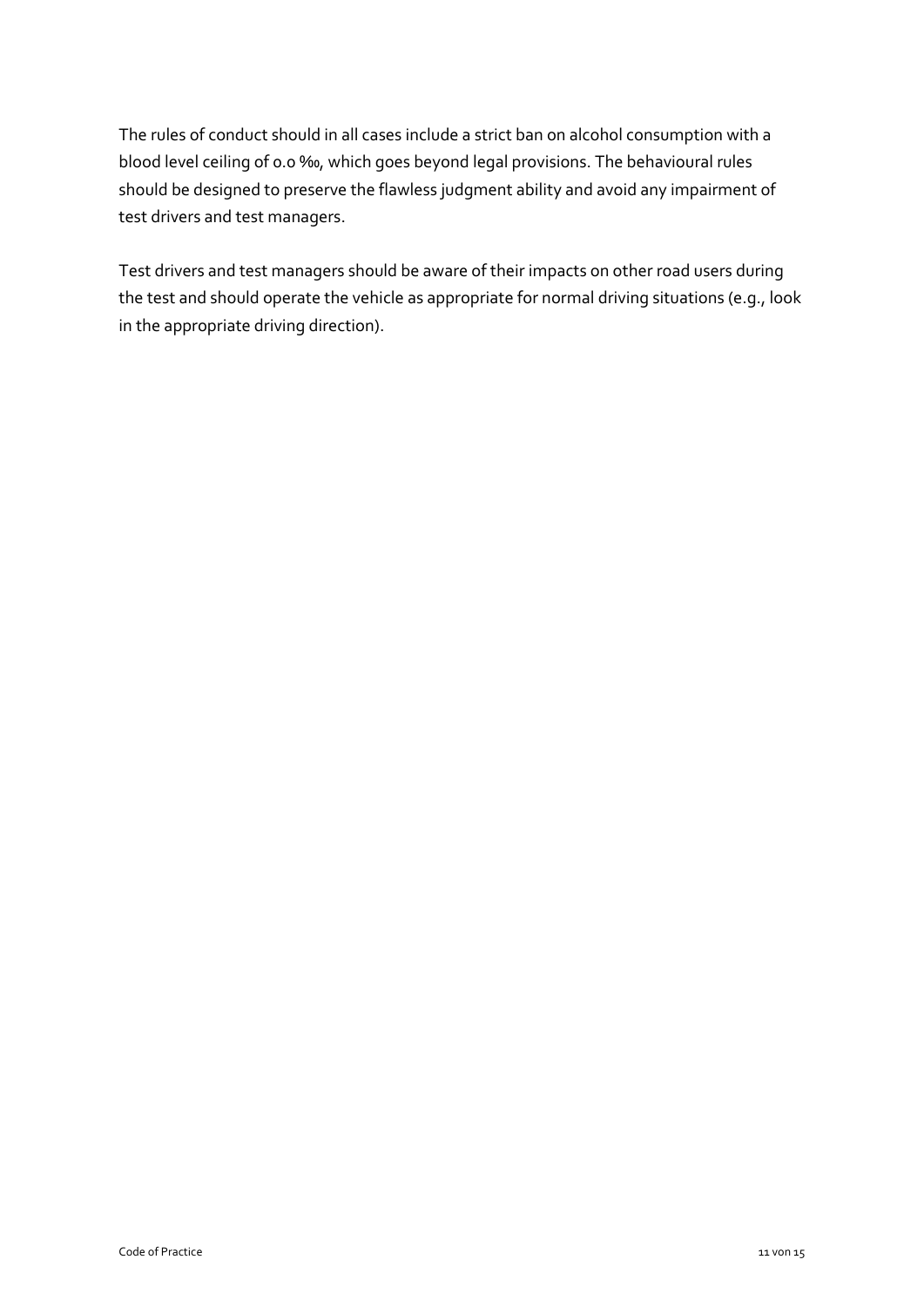# <span id="page-11-0"></span>**Vehicle Requirements**

#### <span id="page-11-1"></span>**General Vehicle Requirements**

Any test operator who wants to test automated motor vehicles on public roads must ensure that their test vehicles comply with the applicable legal requirements, in particular the Motor Vehicles Act and any other applicable regulations. The Contact Point Automated Mobility has to be informed about possible changes on vehicles that already are registered.

All test vehicles must be roadworthy and safe to operate and comply with all applicable regulatory requirements.

### <span id="page-11-2"></span>**Maturity of the Technologies being Tested**

Any test operator who wishes to test automated vehicles on public roads must be able to demonstrate that the systems being tested have been previously tested successfully on private test grounds or test tracks.

As part of the required risk management, test operators must define processes that describe which tests must be completed successfully on private test grounds or test tracks (and at what frequency) to ensure that other road users are not exposed to additional risk when vehicle testing is performed on public roads. In all cases test operators must ensure that the automated driving mode can be transferred to the manual control at any time by the test driver or test manager. Test operators must prepare test reports documenting the internal tests performed to demonstrate these functions.

The vehicle sensors and other control systems shall be sufficiently developed to adequately respond to all road users likely to be affected in the test scenario. These systems should pay particular attention to vulnerable road users such as people with disabilities, pedestrians, cyclists, motorcyclists, children and horseback riders.

### <span id="page-11-3"></span>**Data Recording**

All test vehicles shall be equipped with a data recorder. The recorded data shall include all data from the test vehicle's sensors and control systems as well as all other data that provides information about the test vehicle's movement.

The following data must be recorded, preferably with a frequency of 10 Hz: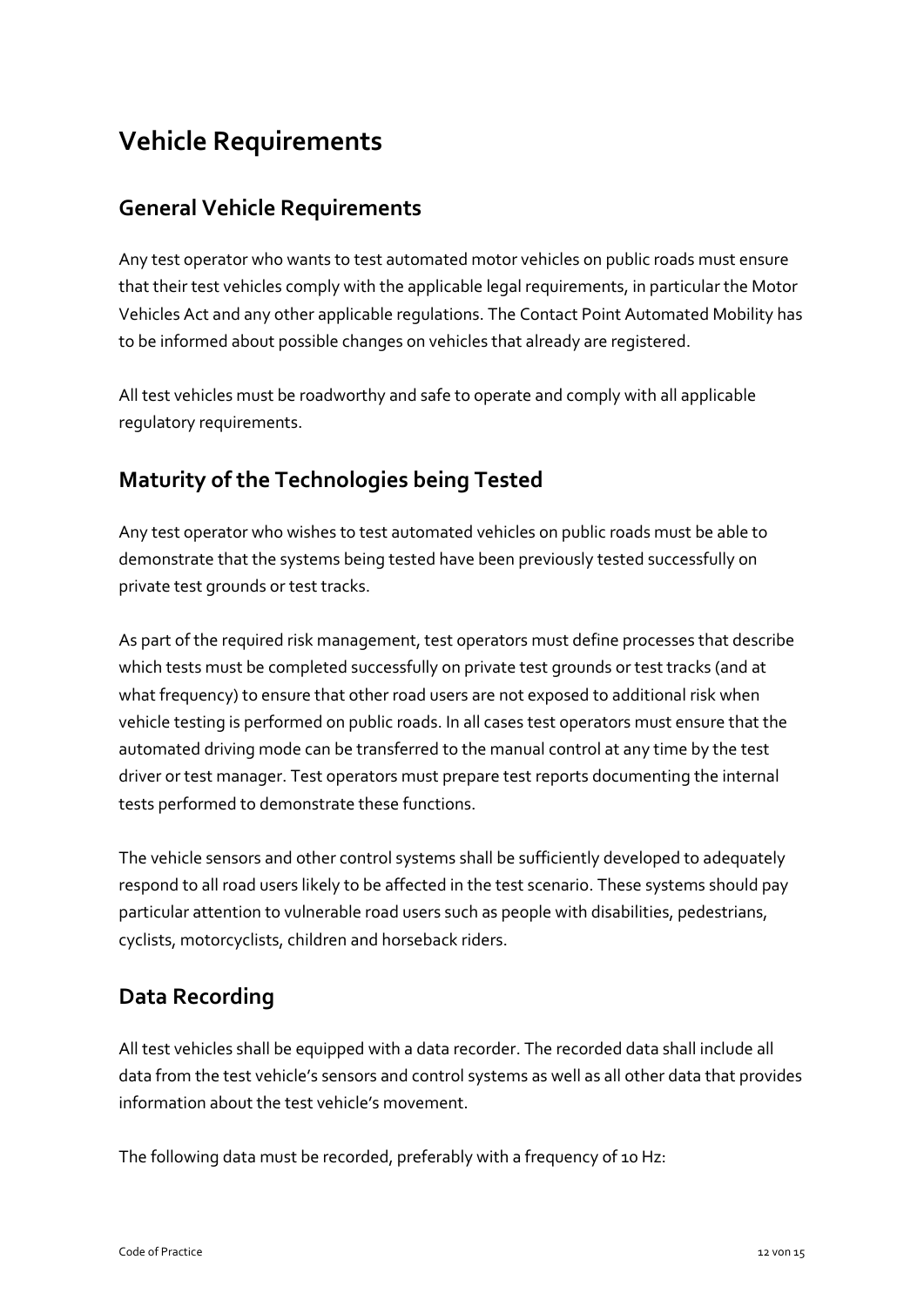- Information regarding whether the test vehicle is controlled manually or if it is being operated
- Vehicle speed
- Steering commands and their activation
- Brake commands and their activation
- Use of the vehicle's lights and indicators
- Use of the vehicle's horn
- Sensor data regarding the presence of other road users or objects in the vehicle's vicinity
- Data on sensor functionality (condition monitoring)
- Data provided via remote commands that has influenced the vehicle's movement

The recorded data should make it possible to determine who or what had control over the test vehicle when an incident has occurred. The data must be securely stored and handed over to the competent authorities in a legible form, upon request. The same applies to critical incidents or "near accidents". In all cases, the test operator must fully cooperate with the investigating authorities without exception.

Test vehicles can also be equipped with a video and audio recording system. However, such a system does not release the test operators from their obligation to record the aforementioned data by means of a data recording device. In any case data protection regulations shall be taken into account.

#### <span id="page-12-0"></span>**Data Privacy**

The testing of automated motor vehicles may involve the processing of personal data. For example, data on the people´s position in the test vehicle during the test and how they behave can be collected and analysed. Individuals such as the test driver, the test manager or test assistant must be identifiable. The processing of personal data falls under the corresponding European and national data protection regulations. The test operator therefore is obliged to comply with the corresponding legal requirements and to handle data lawfully, relatively and securely. Personal data may not be stored longer than it is necessary for testing.

### <span id="page-12-1"></span>**Cyber Security**

The test driver or the test manager must have the possibility of overriding the test vehicle's automated control to take control of the vehicle at all times during the entire test. Therefore the test vehicle and all the vehicle systems and prototypes, as well as any other systems or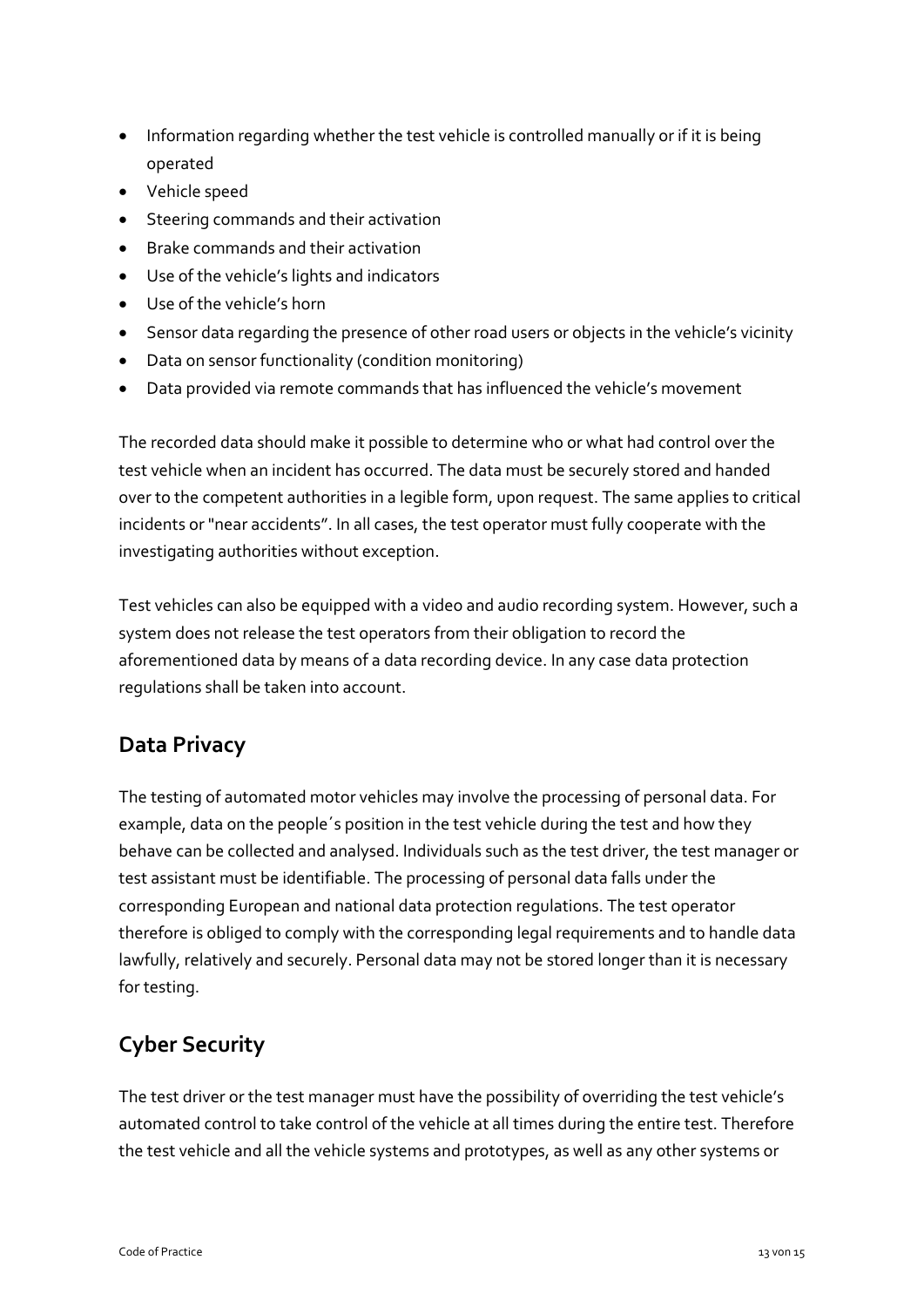prototypes used in the test, must be sufficiently protected from unauthorised access, in particular via the internet. This threat must be fully considered in the test operator's risk management.

Test operators should comply with the provisions of CEN / TR 16742 Data Protection Aspects in ITS Standards and Systems in Europe and comply with the future regulations of ISO / IEC DIS 30754 as soon as it has been published as an ISO standard to ensure adequate security from unauthorised access.

Process for taking over the manual control of automated systems:

It is extremely important for testing the safety of automated motor vehicles that the sequences for switching control from manual mode into the automated mode, and especially from the automated mode back to the manual mode, are extremely clear and unambiguous.

The tested system must:

- Be comprehensible to the test driver and / or the test manager.
- Clearly tell the test driver and / or test manager whether the vehicle is in manual or automated mode.
- Give the test driver and / or the test manager sufficient information to determine if it is necessary to change to manual mode.
- Quickly and easily enable the test driver and / or test manager to take over manual control of the test vehicle and terminate the automated mode.

The risk involved in switching from automated mode to manual control mode must be as low as possible. Therefore it is expected that switching between modes will be an essential part of testing on private test grounds or test tracks. The test operator should ensure that switching between modes is tested sufficiently before testing on roads with public traffic in order to eliminate risks or reduce them as far as possible.

#### <span id="page-13-0"></span>**Failure Warnings**

The test driver and test manager must be made aware of any faults or errors in automated systems during the test via audio and visual warning indicators.

Automatic braking and steering systems must be designed in such a way that, in the event of malfunctions, manual braking and steering is still possible.